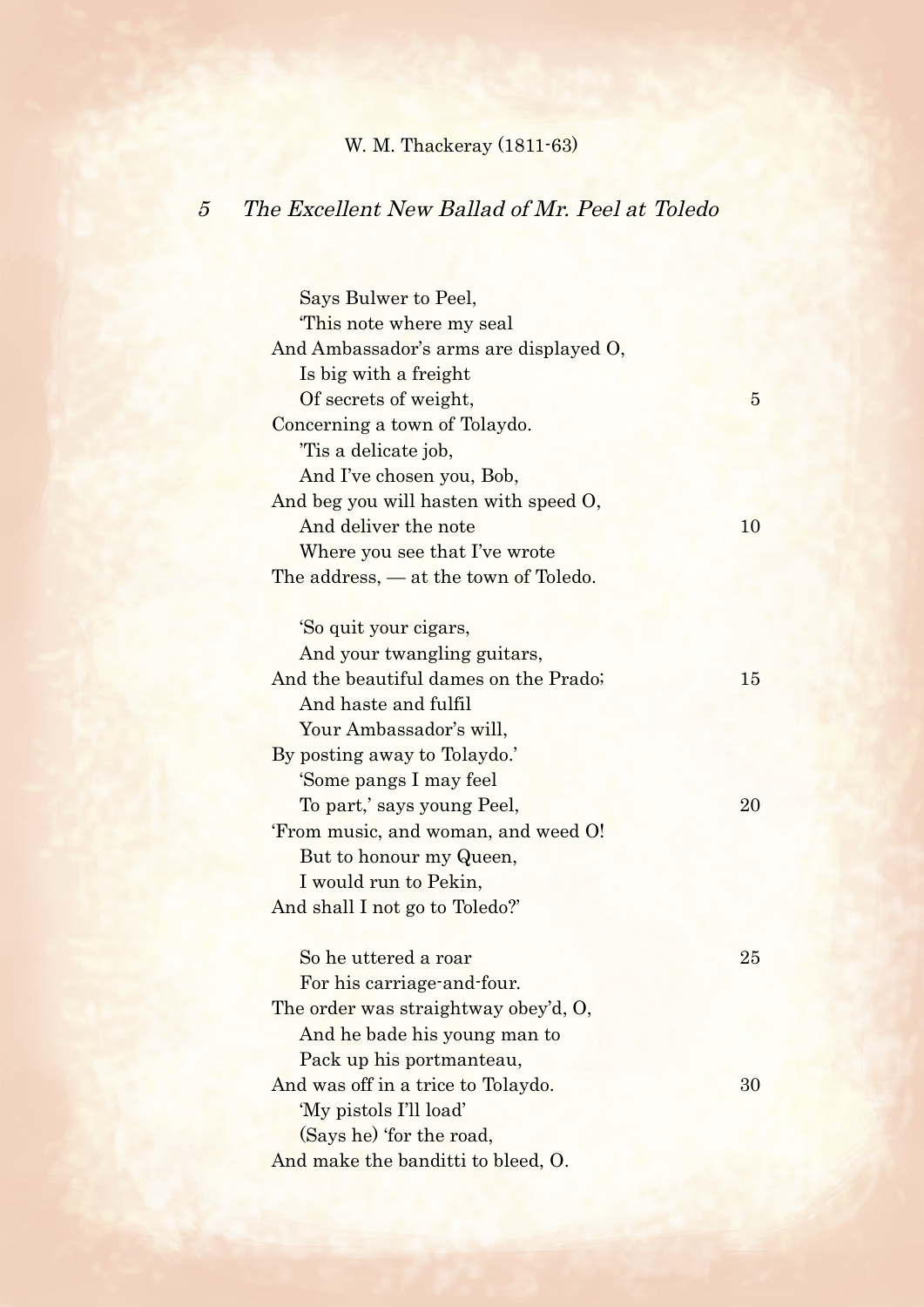| With powder and ball,                    |    |
|------------------------------------------|----|
| I'll massacre all                        | 35 |
| The rogues between this and Toledo.'     |    |
|                                          |    |
| Now galloping fast,                      |    |
| The journey is past                      |    |
| As quick as four animals may do.         |    |
| Till at length the postilions            | 40 |
| (Those faithful Sevillians)              |    |
| Drive up to the gates of Tolaydo.        |    |
| They pull up their mules                 |    |
| (For such do the fools                   |    |
| Employ, and not horses as we do),        | 45 |
| And say Monsignor,                       |    |
| We are now at the door                   |    |
| Of the elegant town of Toledo.'          |    |
|                                          |    |
| Some carabineers                         |    |
| Kept guard, it appears,                  | 50 |
| At the gate, and imagine what they do?   |    |
| The rascals approach                     |    |
| To examine the coach                     |    |
| As it stops at the door of Tolaydo!      |    |
| 'Let go my barouche,'                    | 55 |
| With a scream and a push,                |    |
| Says Peel, as they ventur'd the deed, O. |    |
| And, inspir'd with disgust,              |    |
| His pistols he thrust                    |    |
| In the face of the men of Toledo.        | 60 |
| 'Have a care, my signors,'               |    |
| The gentleman roars,                     |    |
| As fierce as a Western tornado,          |    |
| 'Approach my coach panes,                |    |
| And I'll blow out the brains             | 65 |
| Of each carabineer in Tolaydo.           |    |
| I swear with an oath                     |    |
| To murder I'm loath,                     |    |
| But if ever you venture on me do;        |    |
| With powder and ball                     | 70 |
| I'll murder you all,                     |    |
|                                          |    |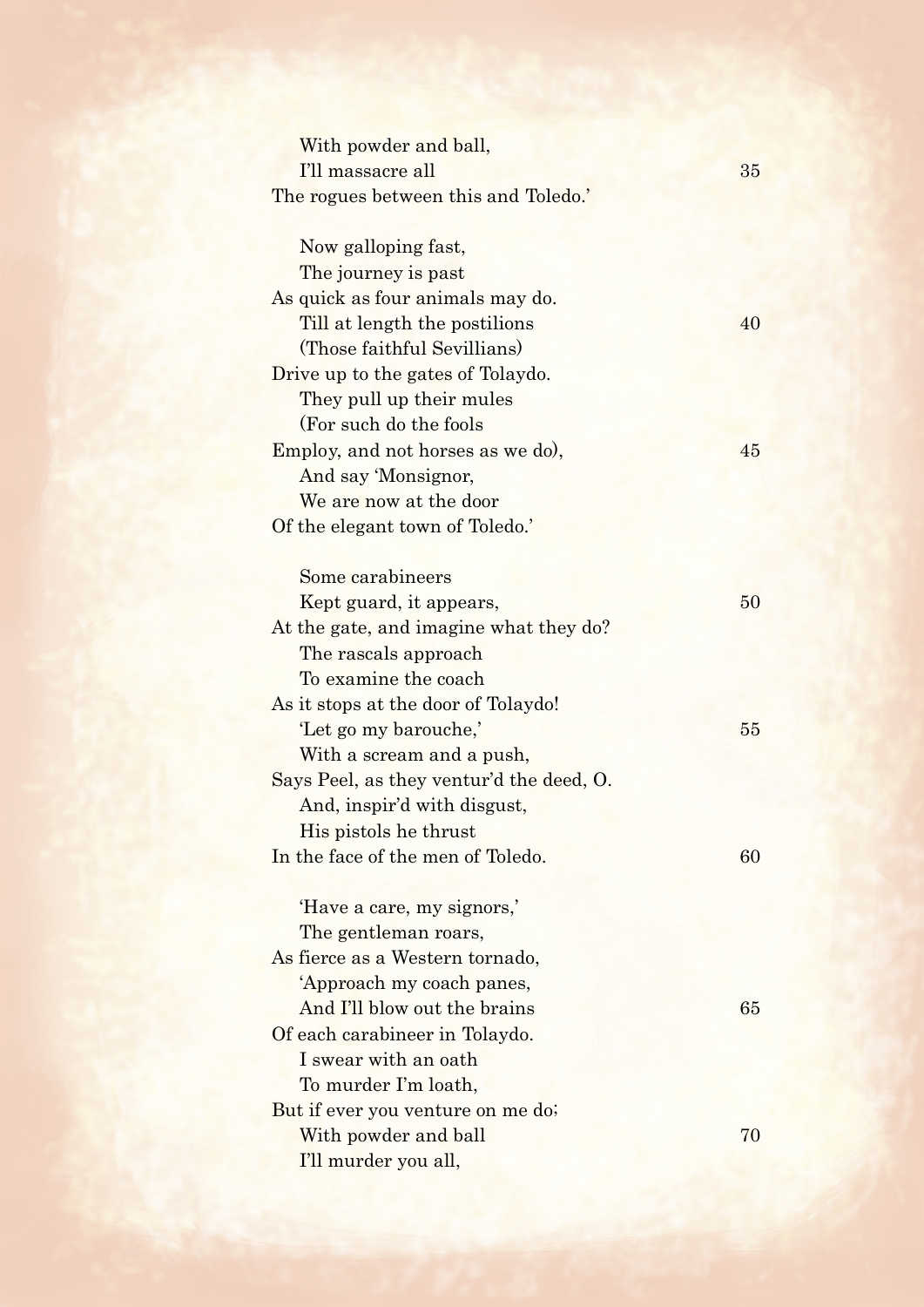As sure as you live at Toledo.'

| The Carabineers,                        |     |
|-----------------------------------------|-----|
| They heard him with fears,              |     |
| And stood, in their glory arrayed, O,   | 75  |
| All formed in long lines,               |     |
| With their big carabines,               |     |
| Across the main street of Tolaydo.      |     |
| 'Be hanged to his shot,'                |     |
| Says the Captain. 'For what             | 80  |
| 'Gainst fifty can one such as he do?'   |     |
| His pistols Peel cocks                  |     |
| (They were Manton's or Nocks'),         |     |
| And prepares to encounter Toledo.       |     |
|                                         |     |
| But what sudden alarms                  | 85  |
| Make the soldiers ground arms,          |     |
| As if they were told on parade, O?      |     |
| What angel of peace                     |     |
| Bids the hubbub to cease                |     |
| Twixt Peel and the guard of Tolaydo?    | 90  |
| Inform'd of the rout,                   |     |
| And what 'twas about,                   |     |
| As quickly as if he were fee'd O,       |     |
| At double quick trot                    |     |
| There comes to the spot                 | 95  |
| The Political Chief of Toledo.          |     |
|                                         |     |
| He beseeches his sons                   |     |
| To fling down their guns,               |     |
| With a voice like the canes of Barbado, |     |
| 'Why seek, silly boy,'                  | 100 |
| He says, 'to destroy                    |     |
| The peace of the town of Tolaydo?       |     |
| Young Peel, at his frown,               |     |
| Was fain to look down,                  |     |
| As mute as a fish or torpedo;           | 105 |
| And, looking sheepish,                  |     |
| Says 'It wasn't my wish                 |     |
| To kick up a row in Toledo.             |     |